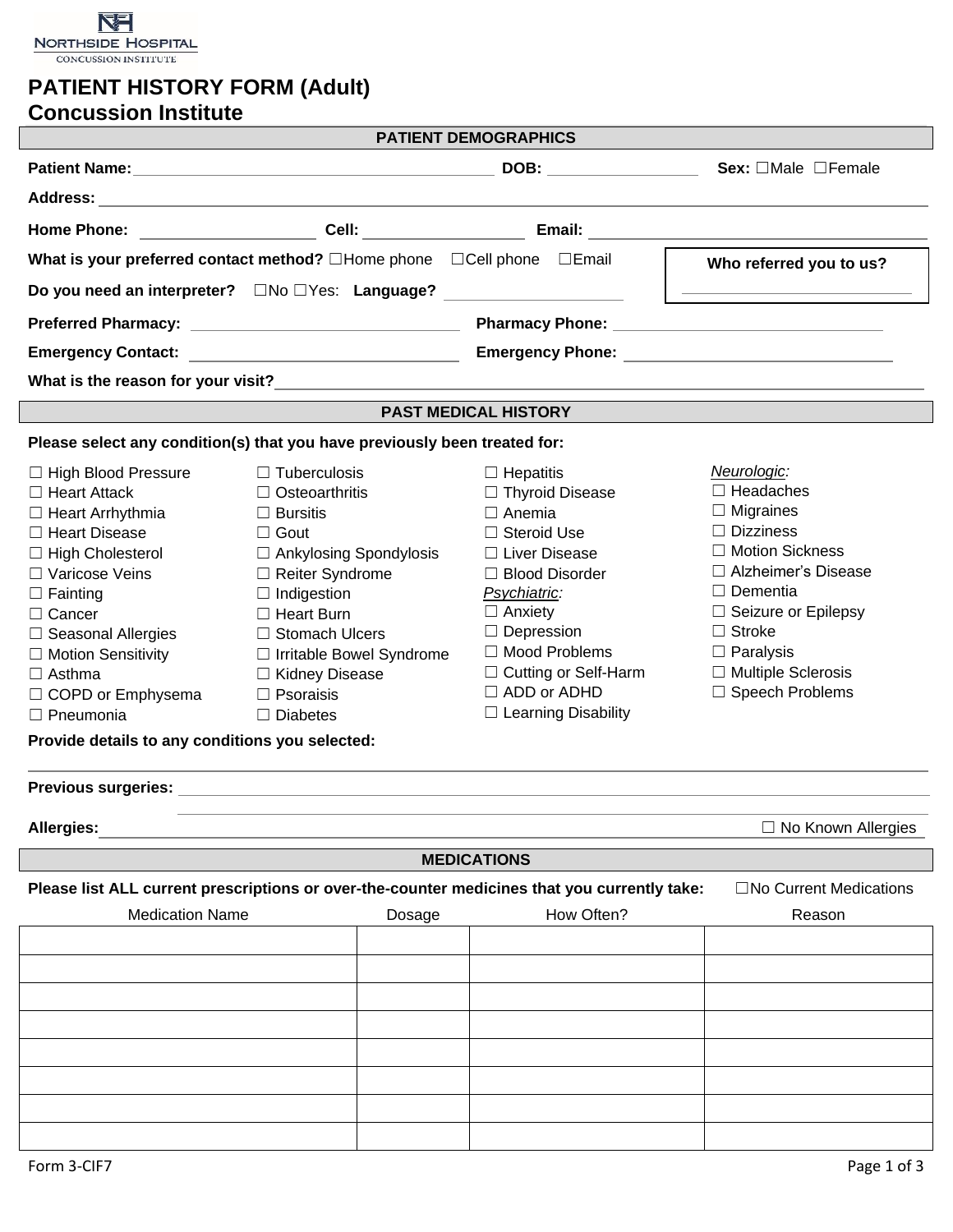

## **PATIENT HISTORY FORM (Adult)**

### **Concussion Institute**

#### **REVIEW OF SYSTEMS**

| Please select any symptoms you have experienced in the LAST TWO WEEKS: |  |
|------------------------------------------------------------------------|--|
|------------------------------------------------------------------------|--|

| Constitutional:<br>□ Appetite Change<br>$\Box$ Weight Change<br>$\Box$ Fever<br>$\Box$ Fatigue<br>$\Box$ Chills<br>$\Box$ Malaise<br>Psychiatric:<br>$\Box$ Anxiety<br>$\Box$ Depression<br>$\Box$ Stress<br>$\Box$ Mood Problems<br>$\Box$ Cutting or Self-Harm<br>Hemilyphmatic:<br>$\Box$ Anemia<br>$\Box$ Easily Bruise<br>□ Lymph Node Swelling | Neurological:<br>$\Box$ Headaches<br>$\Box$ Migraines<br>$\Box$ Seizure<br>$\Box$ Stroke<br>$\Box$ Paralysis<br>$\Box$ Speech Problems<br>Cardiovascular:<br>$\Box$ Chest Pain<br>□ Varicose Veins<br>$\Box$ Fainting<br>$\Box$ Edema<br>□ Swollen Ankles<br>Respiratory:<br>$\Box$ Shortness of Breath<br>$\Box$ Coughing<br>$\Box$ Wheezing | Eyes, Ear, Nose, Throat:<br>$\Box$ Vision Changes<br>$\Box$ Dizziness<br>$\Box$ Hearing Changes<br>$\Box$ Ringing in Ears<br>$\Box$ Nose Bleeds<br>□ Sore Throat<br>Musculoskeletal:<br>$\Box$ Arthritis<br>$\Box$ Bursitis<br>$\Box$ Gout<br>$\Box$ Weakness<br>$\Box$ Numbness<br>Skin:<br>$\Box$ Itching<br>$\Box$ Rashes<br>$\Box$ Hives | Gastrointestinal:<br>$\Box$ Indigestion<br>$\Box$ Heart Burn<br>□ Stomach Problems<br>$\Box$ Diarrhea<br>$\Box$ Constipation<br>□ Blood in Stool<br>Genitourinary:<br>$\Box$ Painful Urination<br>$\Box$ Blood in Urine<br>$\Box$ Difficulties Urinating<br>□ Loss of Control<br>$\Box$ Erection Problems<br>Endocrine:<br>$\Box$ Breast Lump/Discharge<br>□ Frequent Thirst/Urination<br>□ Steroid Use |  |  |  |
|------------------------------------------------------------------------------------------------------------------------------------------------------------------------------------------------------------------------------------------------------------------------------------------------------------------------------------------------------|-----------------------------------------------------------------------------------------------------------------------------------------------------------------------------------------------------------------------------------------------------------------------------------------------------------------------------------------------|----------------------------------------------------------------------------------------------------------------------------------------------------------------------------------------------------------------------------------------------------------------------------------------------------------------------------------------------|---------------------------------------------------------------------------------------------------------------------------------------------------------------------------------------------------------------------------------------------------------------------------------------------------------------------------------------------------------------------------------------------------------|--|--|--|
|                                                                                                                                                                                                                                                                                                                                                      |                                                                                                                                                                                                                                                                                                                                               |                                                                                                                                                                                                                                                                                                                                              |                                                                                                                                                                                                                                                                                                                                                                                                         |  |  |  |
|                                                                                                                                                                                                                                                                                                                                                      |                                                                                                                                                                                                                                                                                                                                               | SOCIAL, SPIRITUAL & CULUTURAL                                                                                                                                                                                                                                                                                                                |                                                                                                                                                                                                                                                                                                                                                                                                         |  |  |  |
|                                                                                                                                                                                                                                                                                                                                                      | Is the patient employed? □Yes □No If so, where? ________________________________                                                                                                                                                                                                                                                              |                                                                                                                                                                                                                                                                                                                                              | # Hours per week:                                                                                                                                                                                                                                                                                                                                                                                       |  |  |  |
|                                                                                                                                                                                                                                                                                                                                                      |                                                                                                                                                                                                                                                                                                                                               |                                                                                                                                                                                                                                                                                                                                              |                                                                                                                                                                                                                                                                                                                                                                                                         |  |  |  |
| Is the patient in school? □Yes □No If so, where? _______________________________                                                                                                                                                                                                                                                                     |                                                                                                                                                                                                                                                                                                                                               |                                                                                                                                                                                                                                                                                                                                              | # Hours per week:                                                                                                                                                                                                                                                                                                                                                                                       |  |  |  |
|                                                                                                                                                                                                                                                                                                                                                      | Do you have any religious, spiritual, or cultural beliefs that may affect your care? $\square$ No $\square$ Yes                                                                                                                                                                                                                               |                                                                                                                                                                                                                                                                                                                                              |                                                                                                                                                                                                                                                                                                                                                                                                         |  |  |  |
|                                                                                                                                                                                                                                                                                                                                                      | Do you feel that you have been abused, neglected, or exploited by someone close to you? □No □Yes                                                                                                                                                                                                                                              |                                                                                                                                                                                                                                                                                                                                              |                                                                                                                                                                                                                                                                                                                                                                                                         |  |  |  |
| Do you drink alcohol? □No □Yes Do you use tobacco? □No □Yes Do you use other drugs? □No □Yes                                                                                                                                                                                                                                                         |                                                                                                                                                                                                                                                                                                                                               |                                                                                                                                                                                                                                                                                                                                              |                                                                                                                                                                                                                                                                                                                                                                                                         |  |  |  |
|                                                                                                                                                                                                                                                                                                                                                      |                                                                                                                                                                                                                                                                                                                                               |                                                                                                                                                                                                                                                                                                                                              |                                                                                                                                                                                                                                                                                                                                                                                                         |  |  |  |
|                                                                                                                                                                                                                                                                                                                                                      |                                                                                                                                                                                                                                                                                                                                               |                                                                                                                                                                                                                                                                                                                                              |                                                                                                                                                                                                                                                                                                                                                                                                         |  |  |  |
|                                                                                                                                                                                                                                                                                                                                                      | <b>FAMILY HISTORY</b>                                                                                                                                                                                                                                                                                                                         |                                                                                                                                                                                                                                                                                                                                              |                                                                                                                                                                                                                                                                                                                                                                                                         |  |  |  |
| Please list everyone (age & relationship) with whom the patient lives with:                                                                                                                                                                                                                                                                          |                                                                                                                                                                                                                                                                                                                                               |                                                                                                                                                                                                                                                                                                                                              |                                                                                                                                                                                                                                                                                                                                                                                                         |  |  |  |
| 1.                                                                                                                                                                                                                                                                                                                                                   |                                                                                                                                                                                                                                                                                                                                               | 4.                                                                                                                                                                                                                                                                                                                                           |                                                                                                                                                                                                                                                                                                                                                                                                         |  |  |  |
| 2.                                                                                                                                                                                                                                                                                                                                                   |                                                                                                                                                                                                                                                                                                                                               | 5.                                                                                                                                                                                                                                                                                                                                           |                                                                                                                                                                                                                                                                                                                                                                                                         |  |  |  |

 $3.$  6. **Please list any medical conditions within your biological family:**